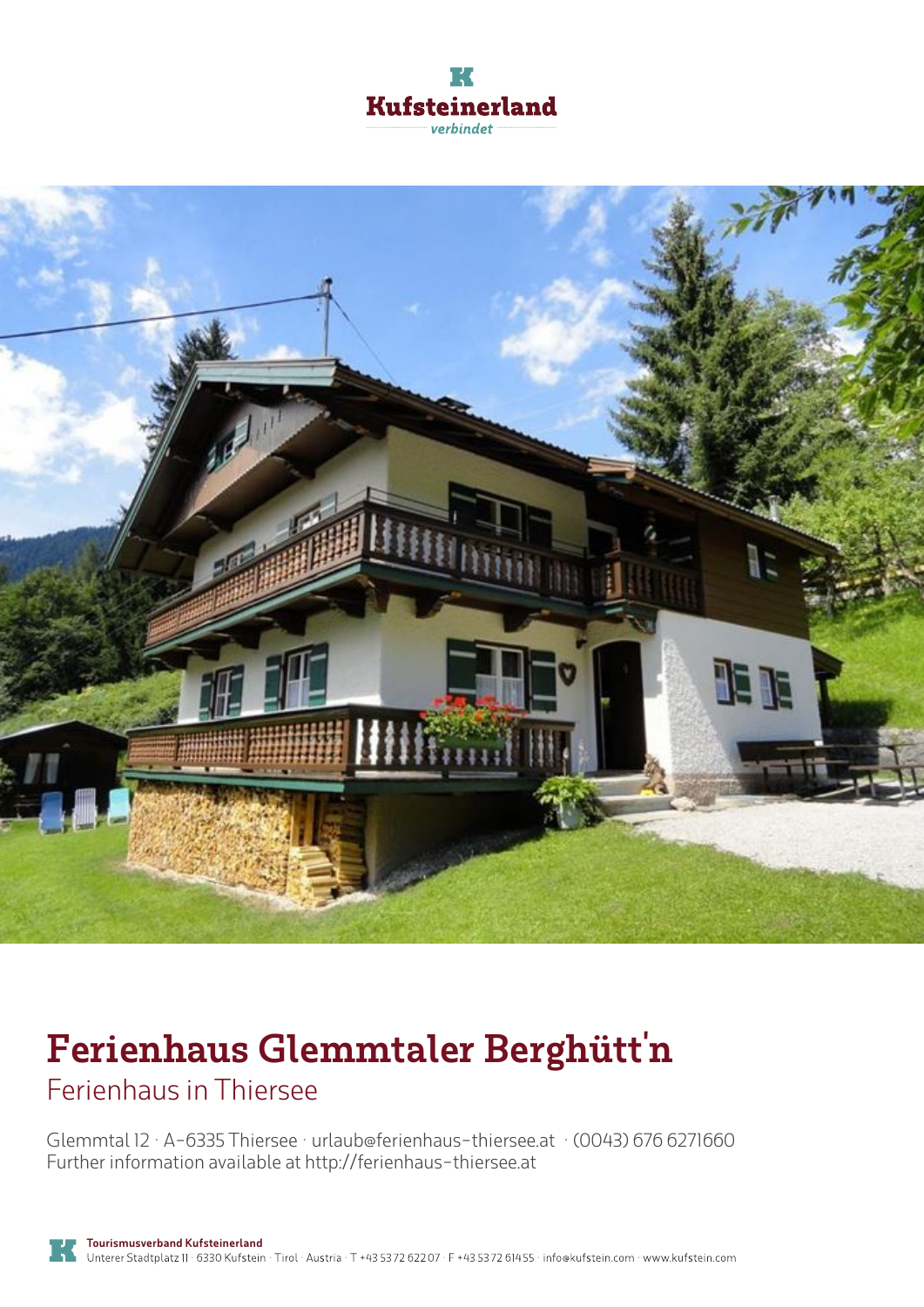

# **Ferienhaus Glemmtaler Berghütt'n** Ferienhaus in Thiersee

The Holiday House Thiersee offers space for up to 10 people. There are three double bedrooms and a quad room with bunk beds. Special ist the large garden. Whether for <sup>a</sup> family vacation or business trip, our house is tastefully furnished, has <sup>a</sup> fully equipped kitchen and a dining room, which can accommodate all people comfortably. Living room and kitchen are heated with wood stoves. Firewood and bedding is available. Please bring everything else on your own. The property offers a bright an...



### Facilities

romantic surroundings · near the forest · hillside location · private setting

### **Rooms and apartments**

Current offers



#### **Holiday home Thiersee**

Holiday for families and groups up to 10 people … You find our holiday house in Thiersee in Tirol / Austria in <sup>a</sup> quiete, beautiful location and view over the valley. In the big garden you can have <sup>a</sup> ... 4-10 Personen · 4 Bedrooms · 100 <sup>m</sup><sup>²</sup>



**To the offer**